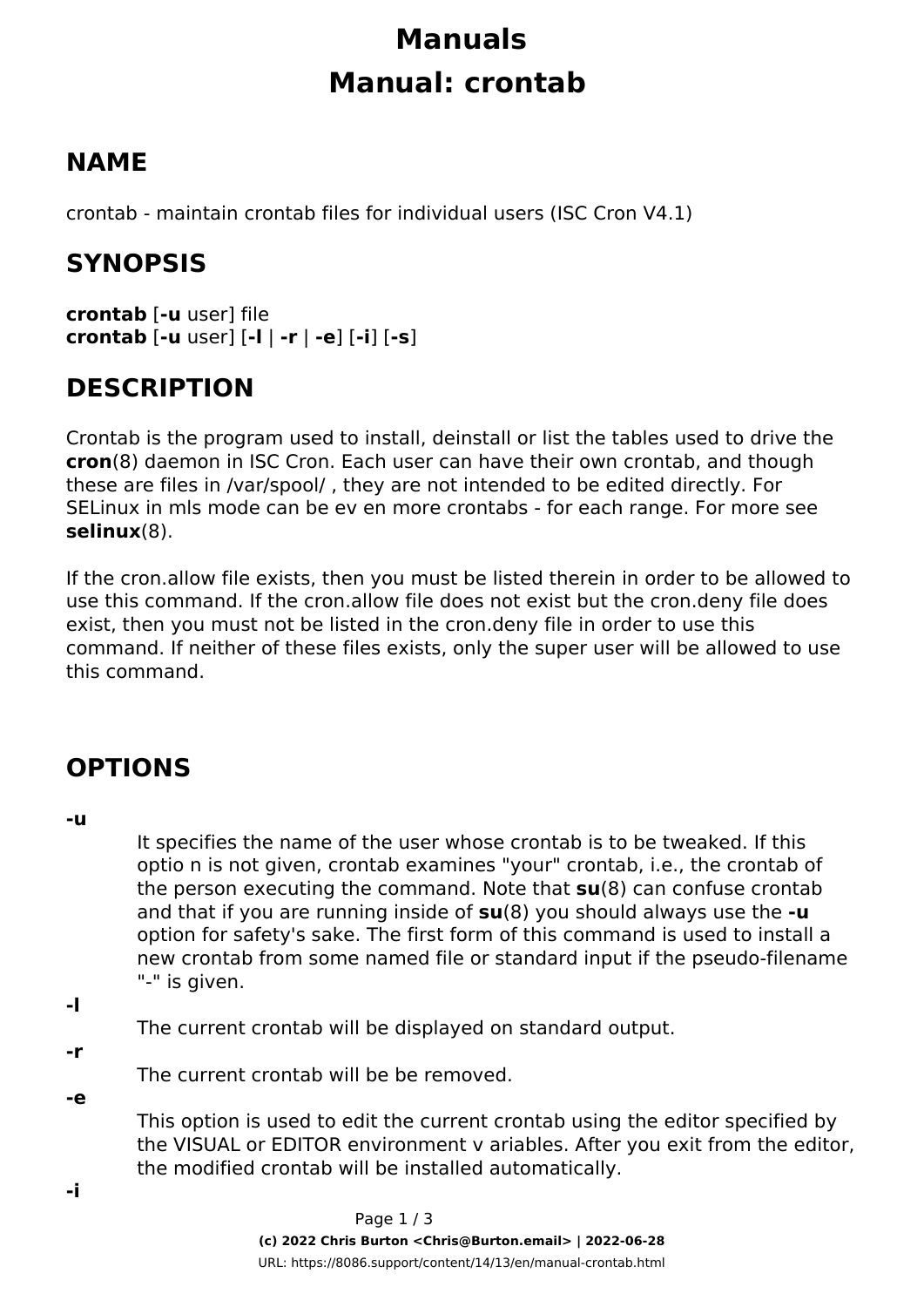#### **Manuals**

This option modifies the **-r** option to prompt the user for a 'y/Y' response before actually removing the crontab.

**-s**

It will append the current SELinux security context string as an MLS\_LEVEL setting to the crontab file before editing / replacement occurs - see the documentation of MLS\_LEVEL in **crontab(5).**

#### **SEE ALSO**

crontab $(5)$ , cron $(8)$ 

#### **FILES**

/etc/cron.allow /etc/cron.deny

#### **STANDARDS**

The *crontab* command conforms to IEEE Std1003.2-1992 (``POSIX''). This new command syntax differs from previous versions of Vixie Cron, as well as from the classic SVR3 syntax.

#### **DIAGNOSTICS**

A fairly informative usage message appears if you run it with a bad command line.

#### **AUTHOR**

Paul Vixie <vixie@isc.org>

#### **Index**

NAME

Page 2 / 3 **(c) 2022 Chris Burton <Chris@Burton.email> | 2022-06-28** [URL: https://8086.support/content/14/13/en/manual-crontab.html](https://8086.support/content/14/13/en/manual-crontab.html)